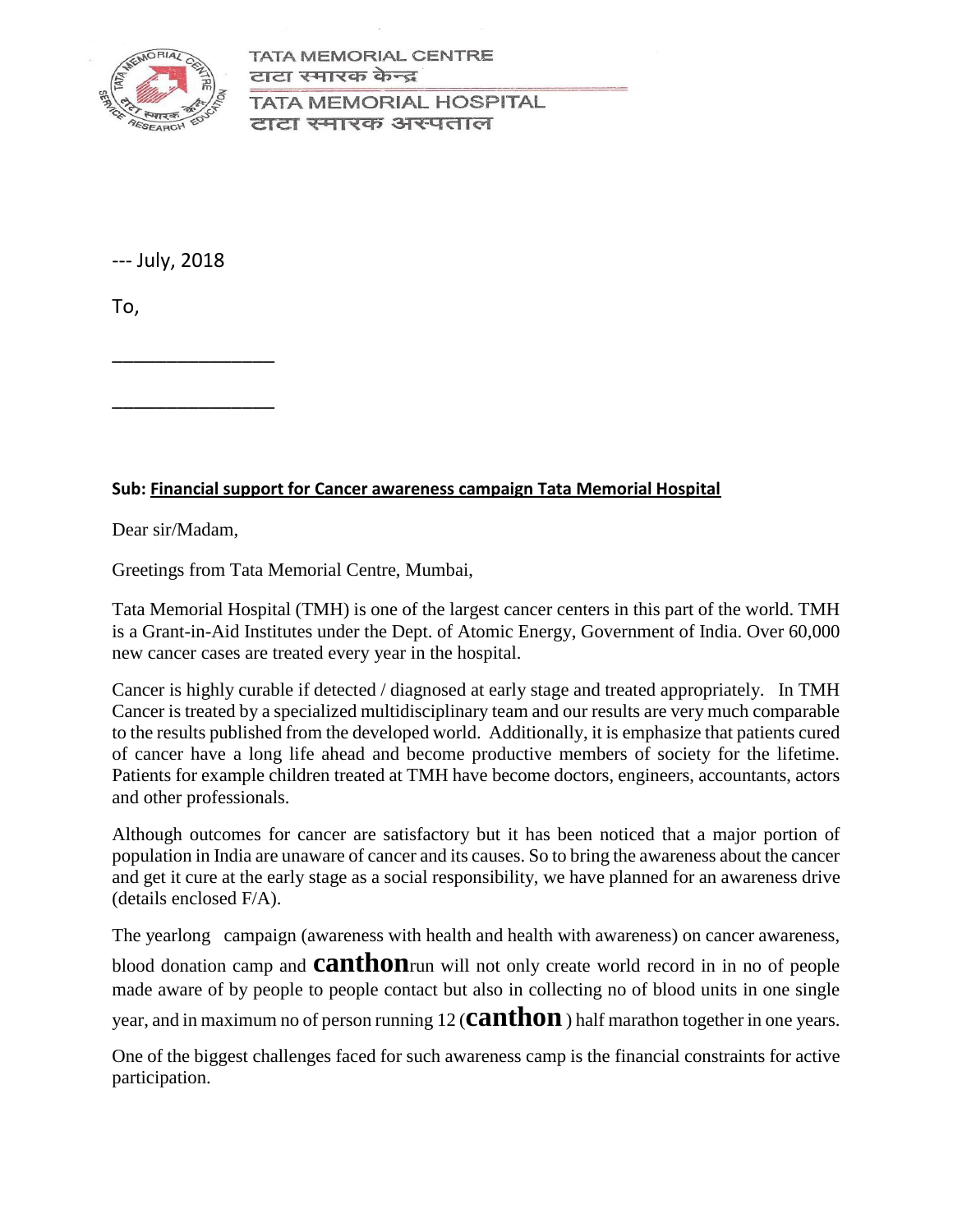#### **Complete Financial Adoption of awareness campaign:**

The duration for awareness camp and cancer health-run is planned for 1 year. It is planned to conduct activity on second and forth Sunday in a month.

#### **Process for utilizing funds:**

Total no participants in campaign in a year: 5 lakh

(Calculated at the of INR 10000 per participant)

Total budget for complete Awareness campaign: approx. 5Cr

The total budget requested for the year 2018-2019 is INR 8 Cr

We appeal to you to be part of this cause and support the campaign for cancer and cancer patients who deserve to get the most appropriate treatment for a successful outcome.

We would be happy to clarify any queries.

Look forward to your response

Regards,

**Coordinator** 

Cancer awareness committee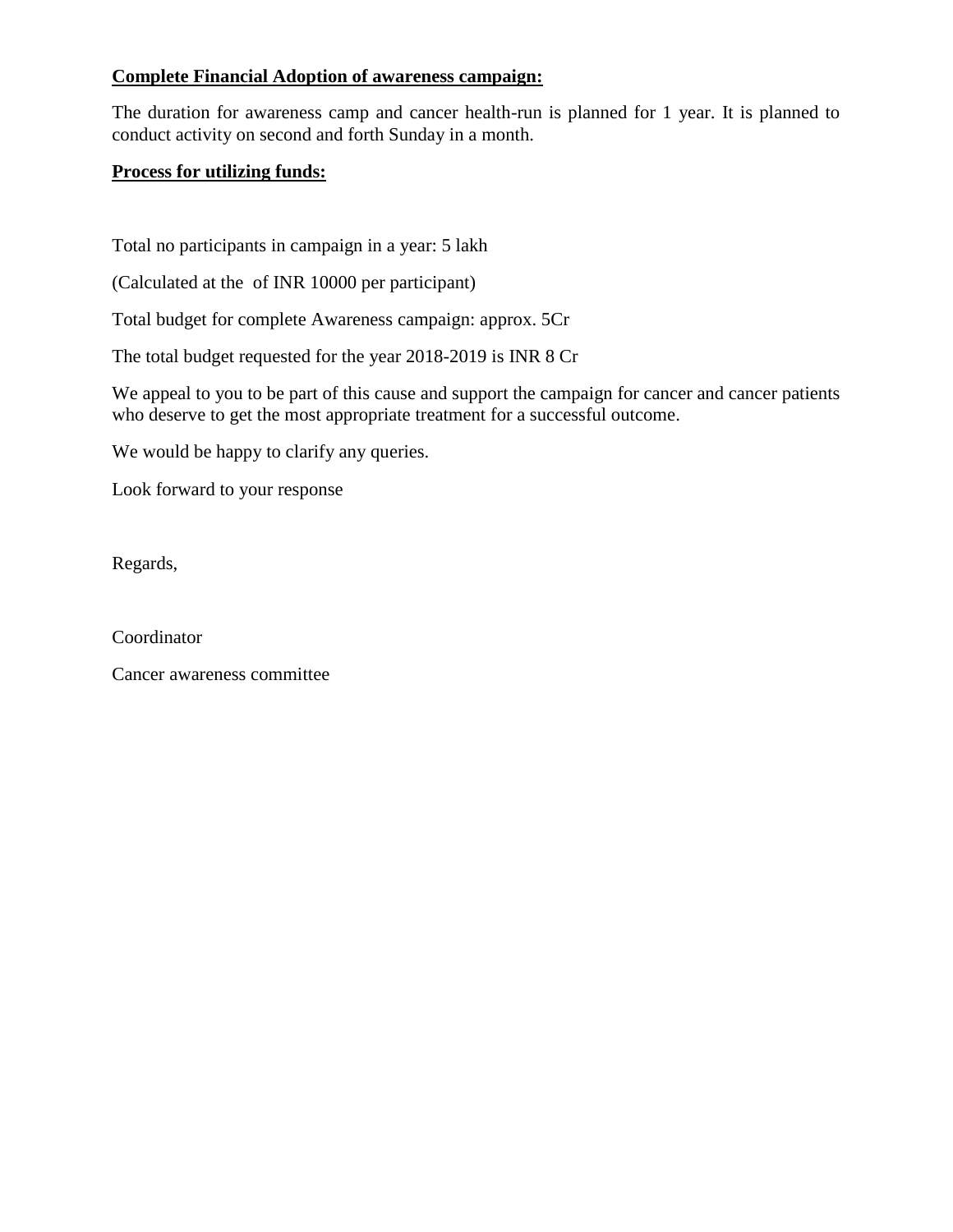

1941 - 2016 KNOW CANCER

# CSR CAMPAIGN FOR

# AWARENESS WITH HEALTH

## AND

## HEALTH WITH AWARENESS

**TATA MEMORIAL HOSPITAL**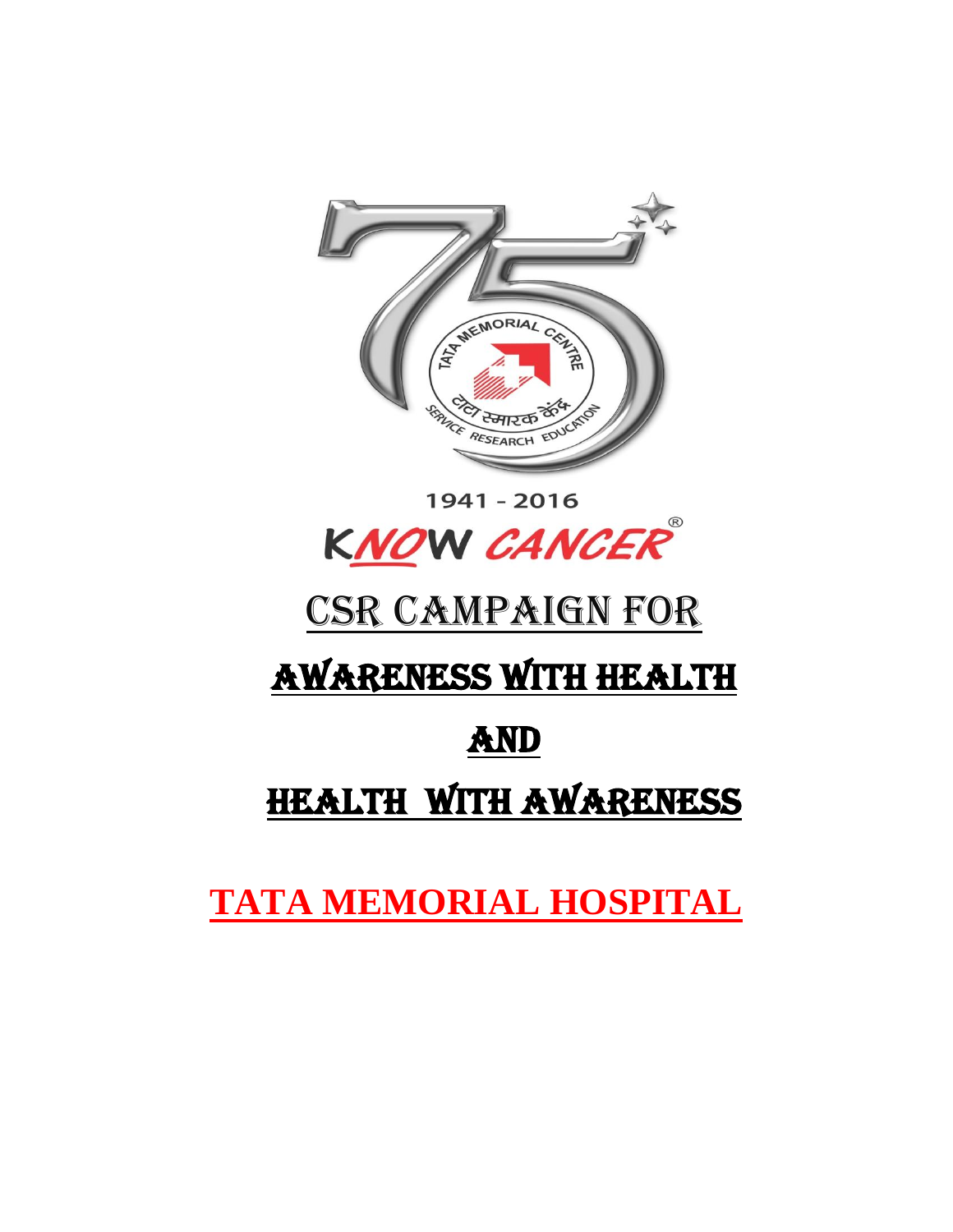

The Tata Memorial Centre constitutes the national comprehensive cancer centre for the prevention, treatment and research on Cancer and is comparable to any similar center in the world. This achievement has been possible due to the far-sighted and total support of the Department of Atomic Energy, responsible for managing this Institution since 1962.

In 1932 when Lady Meherbai Tata died of leukaemia, after treatment abroad, Sir Dorab Tata was determined to establish similar facilities for the treatment of Cancer in India, initially planned for with a radium institute in Bombay . Sir Dorab unfortunately died in 1932. Such was the commitment he made that the Trustees of the Sir Dorab Tata Trust, along with various outstanding Cancer specialists committed themselves in 1935 to the establishment of the centre that would benefit the Nation with a more lasting value than the usual philanthropy . Out of this humanitarian concept and commitment from the House of Tata's was born the nucleus of a Hospital, in 1941, called the TATA MEMORIAL HOSPITAL.

The Tata Memorial Hospital was initially commissioned by the Sir Dorabji Tata Trust on 28 February 1941 as a center with enduring value and a mission for concern for the Indian people. In 1952 the Indian Cancer Research Centre was established as a pioneer research institute for basic research - later called the Cancer Research Institute (CRI). In 1957 the Ministry of Health temporarily took over the Tata Memorial Hospital. The transfer of the administrative control of the Tata Memorial Centre (Tata Memorial Hospital and Cancer Research Institute) to the Department of Atomic Energy in 1962 was the next major milestone. This was due to the foresight and the vision of Dr. HomiBhabha, who envisaged the major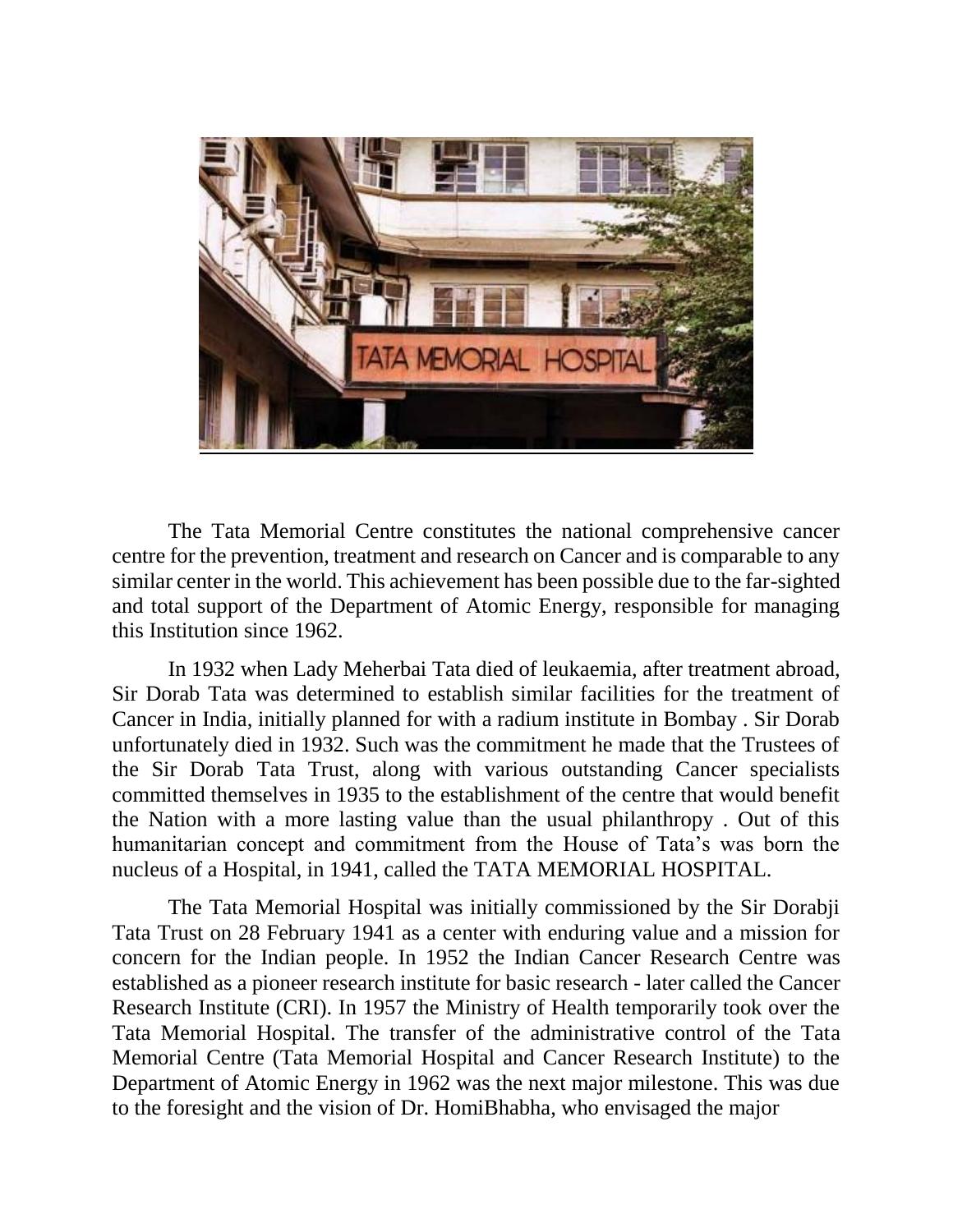role that radiation would play in cancer treatment - from imaging to staging and actual therapy. The TMH and CRI merged as the two arms of the Tata Memorial Centre (TMC) in 1966 represented a classic example of private philanthropy augmented by Government support, with a mandate for Service, Education and Research in Cancer.

The current activities of the Tata Memorial Hospital and the level of eminence reached in its various spheres of expertise are worth recording. Nearly 64,000 patients visit the clinics annually not only from all over India but also from neighboring countries. Nearly 60% of these cancer patients receive primary care at the Hospital of which over 70% are treated free of any charges. Over 1300 patients attend the OPD daily for medical advice, comprehensive care or for follow-up treatment. The Hospital has expanded from a 80 bed Hospital covering an area of 15,363 sq. meters to a 629-beds spread over 53,890 sq. meters. Our Annual Budget was Rs.5 lacs in 1941 - today it runs close to Rs.200 cores.

Nearly 18500 minor operations, 11500 major operations and 200 laser surgeries are performed annually. The robotics surgery was introduced in 2014 and since then procedures have been performed by same. About 6200 patients are treated with Radiotherapy and Chemotherapy annually in multi-disciplinary programs delivering well-established treatments. Robotic surgeries were initiated in 2014.

Surgery remains the vital form of treatment along with radiation therapy and chemotherapy. Much progress has been made resulting in tremendous improvements in the overall survival of disease in many sites.

The strategies for early diagnosis, treatment management, rehabilitation, pain relief and terminal care have been established in a comprehensive and multidisciplinary approach for a total cancer care programme.

## **PROPOSAL**

It is proposed to organize a yearlong campaign (awareness with health and health with awareness) on cancer awareness, blood donation camp and cancer awareness health runs.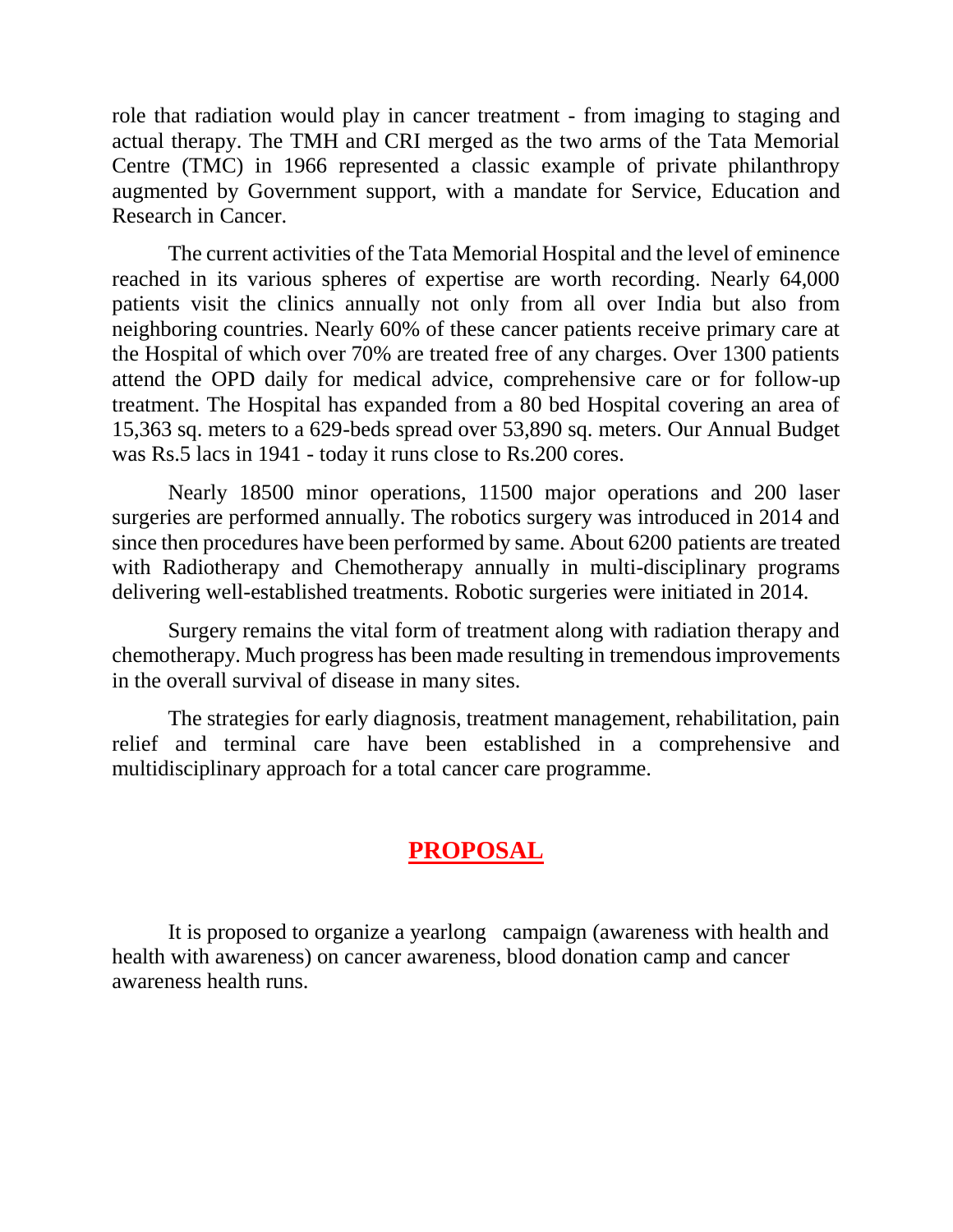#### **JUSTIFICATION**

## **(a) CANCER AWARENESS CANCER IS CURABLE, IF DETECTED EARLY**

A well-known saying goes as "Prevention is better than cure". This is very true in case of cancer.

There is a lot of fear associated with cancer in the general population. People avoid going for any kind of cancer screening due to the fear of detection of cancer. People prefer to face the consequences of cancer as and when detected but they do not go for screening for cancer.

Through 12 cancer awareness programs in a year the department of **preventive oncology,** Tata Memorial Hospital will try to reduce the fears associated with cancer in the general population. Women and high risk people (tobacco users) are motivated for screening of common cancers. Health hazards of tobacco use are also covered during awareness programs.

Further awareness about cancer is very low in the general population. This leads to diagnosis of cancer in the later stage.

Screening for cancer aims to highlight the importance of early detection of common cancers. This increases the chances of successfully managing and treating the cancer disease.

## **(b) BLOOD DONATION DRIVE**

Tata Memorial Hospital is one of the leading hospitals in India for Cancer treatment. Every year, approximately 70,000 new cases are registered. Patients from far and wide as well as neighbouring countries avail specialised services. Nearly 6300 major operations are performed annually. Cancer patients undergo either surgery or chemotherapy or radiotherapy and during their treatment they need large number of blood transfusions. Being a tertiary cancer care centre, blood requirement is considerable at 125 to 150 units per day. In comparison to 15-20 units in other super speciality hospitals, TMH requirements are 35 to 40 units /patient bed / year.

The only source of blood is the human body and therefore the only way to meet the patients' needs is healthy individuals coming forward for blood donation voluntarily in large numbers. We approach various Government organizations,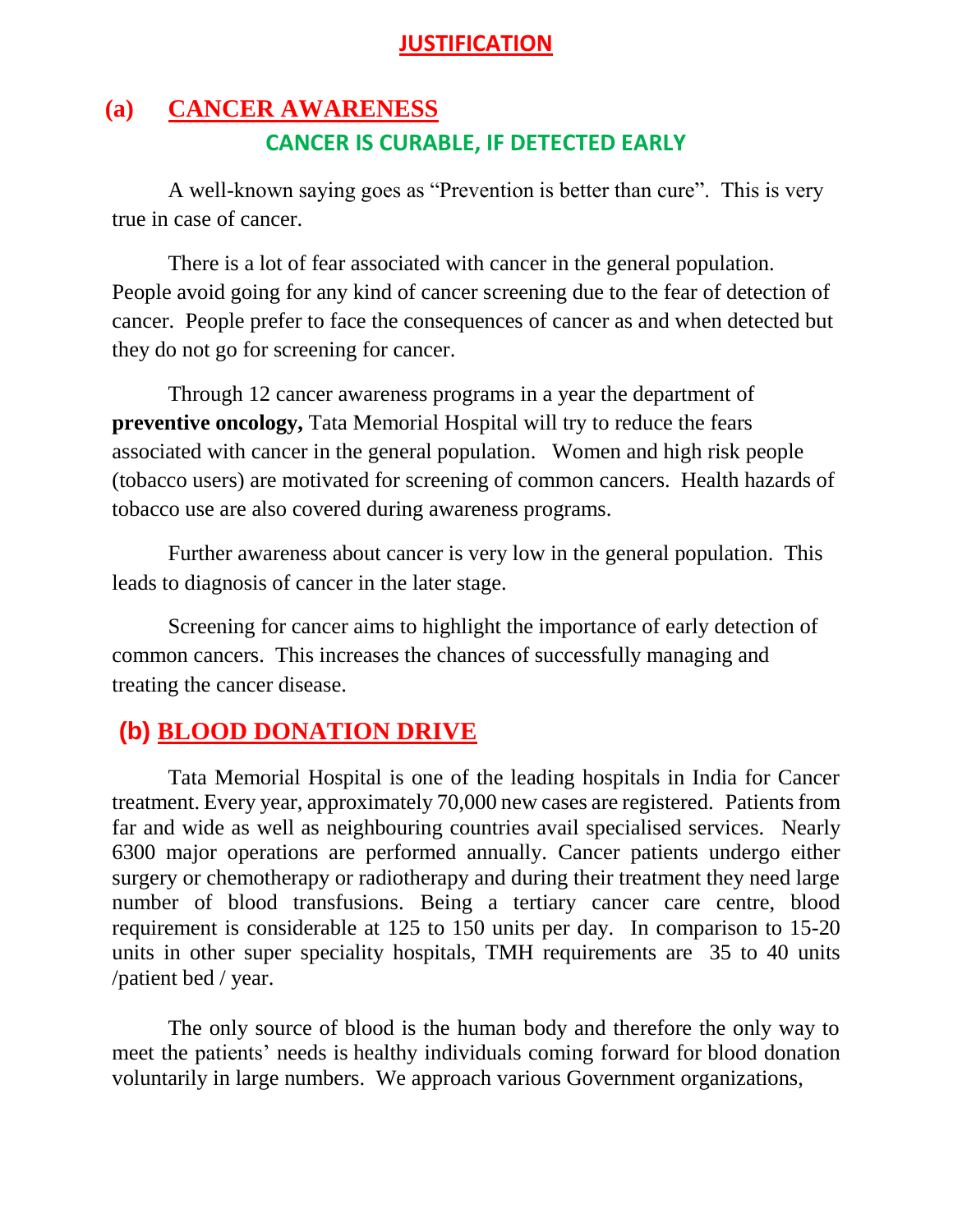social organizations, corporate offices, colleges, religious groups and youth groups regularly for arranging blood donation drives. Blood donation drives are conducted at residential complexes, various institutions and colleges for convenience of donors and to promote cause of blood donation. Therefore it is proposed to undertake 12 Blood donation drives along with marathon and cancer awareness drive as campaign to gain maximum benefit and create records for maximum blood collected in a year.

Standard protocols for blood donation are followed at these drives and every donor undergoes brief medical examination to assess fitness for blood donation. Only disposable items are used during blood collection. Donors are most welcome to ask questions on blood donation and to clarify any doubts.

Enclosed please find information on blood donation and organiser information kit for organising blood donation drive.

## **(c)CANCER AWARENESS HEALTH RUN (CANCERTHON)**

We propose to undertake health run for cancer awareness (half marathon) along with cancer awareness campaign to make sure the campaign is 100 % successful also create a world record by maximum no runner running half maximum marathon together in a year. This event will be orgainsed by lions club and with the help of other channel partner.

#### **The Organizers**

The humble efforts of a group of like-minded people from Tata memorial hospital and lions club of India, some other NGO to culminated in this first edition of yearlong campaign to start in Mumbai in Aug/Sep 2018. First of its kind in India, the event will attract more than 10,000 participants.

#### **The Cause**

Professional athletes and enthusiastic runner's alike join together to run for specific cause cancer awareness with health and health with awareness12**canthon**, which forms the themes of campaign. The theme for first edition is : 'Run for cancer ' (2018) and This year we **canthon**'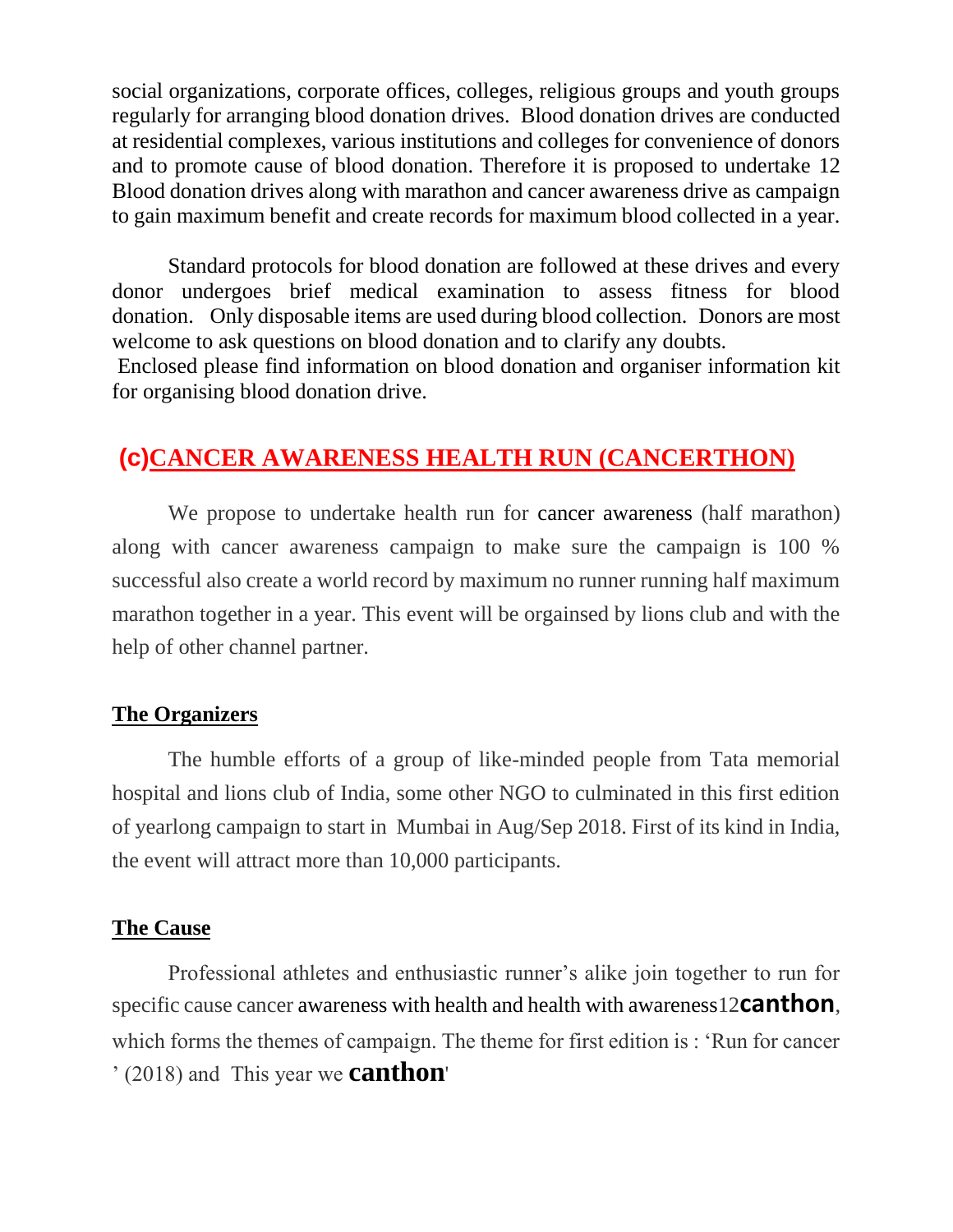#### **The Essence**

The Mumbai cancer awareness campaign represents the vision, vigour and vibrancy of the beloved and inspiring city. At its heart, the initiative aimed to create a platform to raise funds for health, education on cancer, cancer welfare projects.

#### **The Opportunity for channel partners**

The cancer campaign reflects a unique spectrum of values which is shared by participants, their families and supporters across India and the world.

Associations established with the marathon display not just a heart for social responsibility but also provide a platform for display and contact. Our partners share our values and also appreciate the opportunity of a wide reach and the overall brand leverage.

Mumbaikar will come out on race day to celebrate the spirit of the city. Companies participate in large numbers using the marathon as a platform to show support for the cancer, for employee engagement & brand visibility NGOs participate to raise funds for and also to create awareness on their cause. The Sports & Film fraternity & celebrities participate to show their support for the city and also help select NGOs in raising funds.

#### **TARGET PARTICIPANTS AND SPECTATORS**

Tata memorial hospital and lions club of india have come together for a common mission; to fill the lacuna between cancer awareness and health; thus enabling them to work together for mutual advancement and contributing in shaping a better country. The participation include: Tata memorial hospital Personnel in Service, School



and College Students, Corporate Professionals, NCC cadets ,NSS volunteers various NGO members & Staff and other civilians. The Volunteers across the Nation would also be travelling to Mumbai for their participation.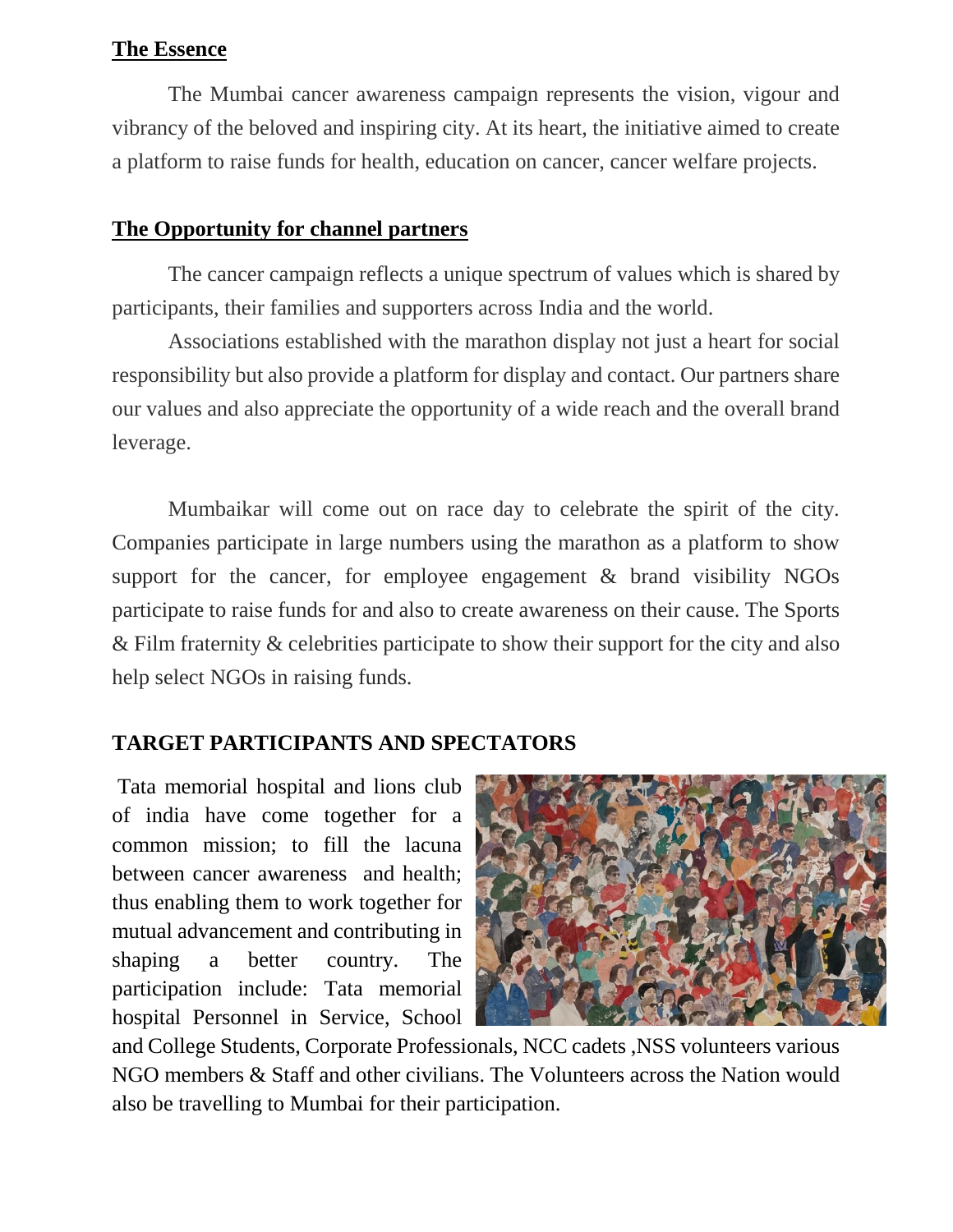### **OTHER METHODS OF PUBLICITY**

Methods of publicity which you will use to publicize campaign will be as follows:

- Club House, Sports Centers, Newsletter, Emails, Website
- Flyers in schools
- Posters at club
- Photo opportunities
- Selfie Corners will be placed in abundance with sponsor's logo in background **EVALUATION TECHNIQUE TO BE EMPLOYED**

Awareness with health and health with Awareness campaign aim's to reach out to the society through this activity. We intend to publicize the event through digital and outdoor media. Wide media coverage will be arranged for the event.

Mention Sponsor details on event's advertisements such as pamphlets, brochures, newspaper ads etc. Display Sponsor's logo and company/institution names.

## **OTHER OPPORTUNITIES**

- Sponsor can nominate their designator(s) to be present in the grand finale of the event to honor the winners.
- Sponsor can participate in the event with their staff or members with their company/institution logo printed on the T-shirt with Logo as the primary logo.
- Sponsors can offers gifts and souvenirs with their company/institution logos printed on them; having tata memorial hospital logo as the primary logo.
- How sponsorship will help you develop: We are organizing the "health run for cancer awareness" to generate the awareness amongst the common man on cancer to the nation. This sponsorship will help awareness to reach maximum people .



### **Major Sponsorship**

The sponsors get rights for visibility in all the communication and media. Specific needs of sponsors regarding charity and advertisements can be worked with sponsoring partners, to tailor an acceptable deal.

*Other branding and visibility ideas can be discussed with Major Sponsors specifically if required.* .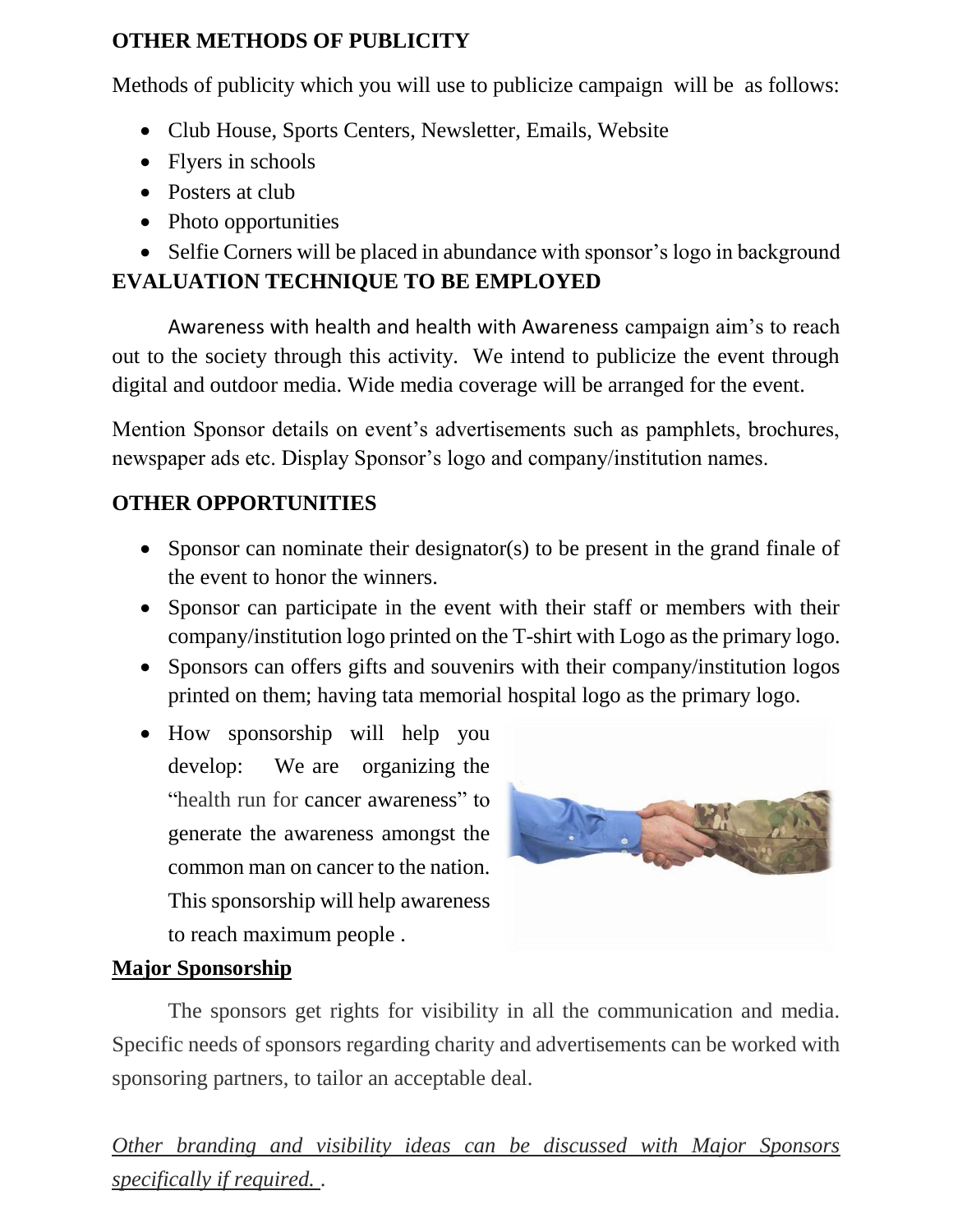## **CONCLUSION**

The yearlong campaign (awareness with health and health with awareness) on cancer awareness, blood donation camp and **canthon** run will not only create world record in in no of people made aware of by people to people contact but also in collecting no of blood units in one single year, and in maximum no of person running 12 (**canthon** ) half marathon together in one years.

#### **Major Sponsorship**

It is proposed that all sponsors bring both cash and 'in kind' donations to the table. The sponsors get rights for visibility in all the communication and media. Specific needs of sponsors regarding charity and advertisements can be worked with sponsoring partners, to tailor an acceptable deal.

Entitlements for Major Sponsorship Partner / s

- Branding in email campaigns at communities in and around Mumbai. That goes to all the communities in BKC and gets forwarded across the city.
- Branding across print, radio & outdoor media
- Branding at venue staging area where thousands will gather on Race Day
- Branding in poster campaigns as Community Relay Partner
- Repeat PA Announcements of company's sponsorship on Race Day
- Branding on the certificates to all the runners and winners
- Branding on all the Bibs of all the runners
- Booth space during race day
- Website branding
- 50 race coupons for individual events
- $\bullet$

*Other branding and visibility ideas can be discussed with Major Sponsors specifically if required.* .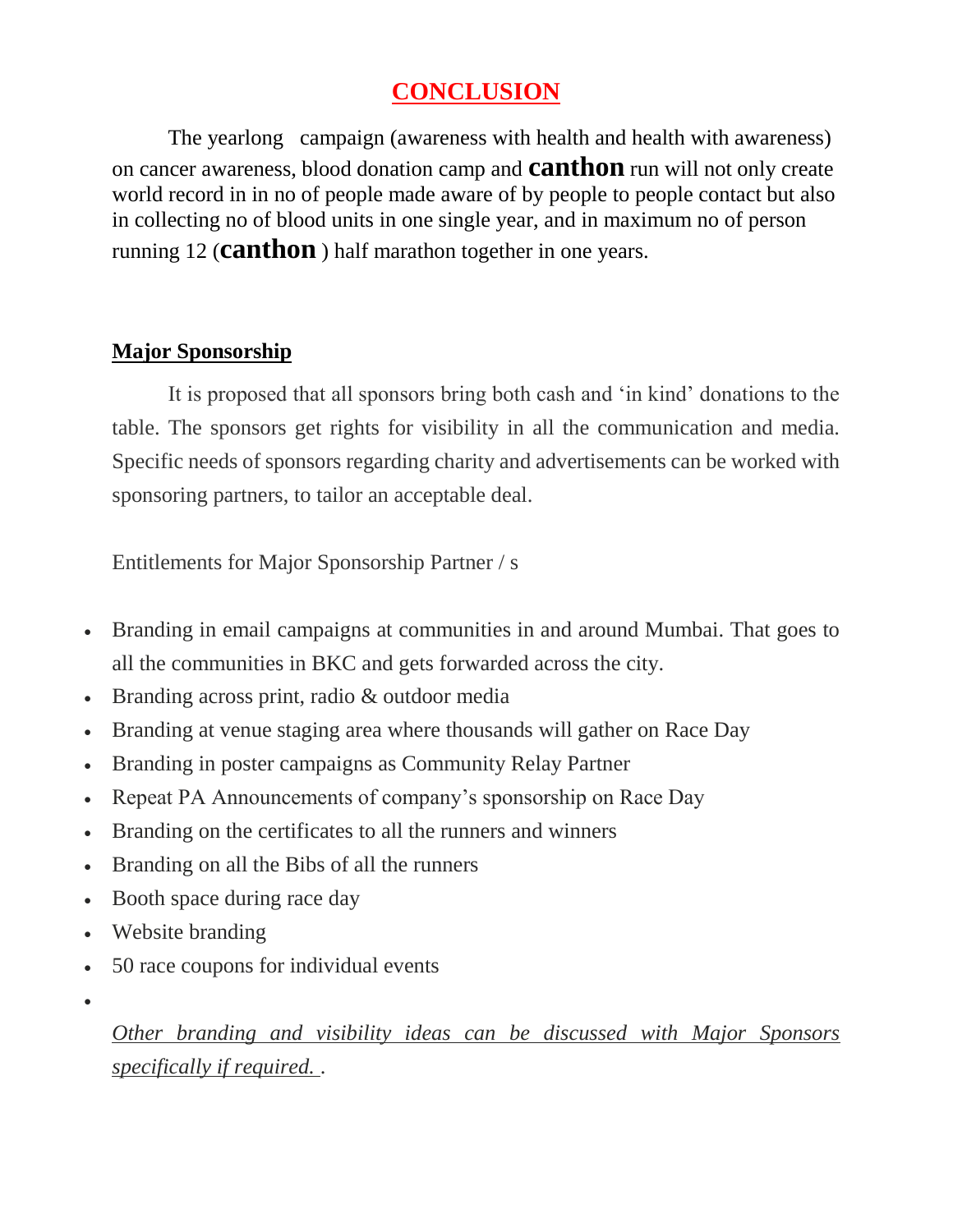#### **Presenting / Title Sponsor**

| <b>How Many</b>  | $\therefore$ 1                                                                                                                                                                                                 |
|------------------|----------------------------------------------------------------------------------------------------------------------------------------------------------------------------------------------------------------|
| Target<br>Amount | : As mutually discussed                                                                                                                                                                                        |
| Entitlements     | : Blanket branding across all media, collaterals, branding boards,<br>backdrops and merchandise. Exclusivity factors are medal, logo<br>unit, naming rights and prominence in running chest numbers<br>(Bibs). |

#### **Associate Sponsor**

| <b>How Many</b>     | $: 2 - 3$                                                                                                                        |
|---------------------|----------------------------------------------------------------------------------------------------------------------------------|
| Target<br>Amount    | $:$ Rs. 25-35 Lakhs (EACH EVENT)                                                                                                 |
| <b>Entitlements</b> | : Blanket branding across all media, collaterals, branding<br>boards, backdrops and branding in running chest numbers<br>(Bibs). |

### **10k Run – CONFIRMED**

The 10k Run is the T20 Cricket of Marathons across the world. Immensely popular, this event has taken the world by storm. This is an event for people who aren't professional, but are serious long distance runners and yet to come to terms with a full Marathon.

| Target<br>Amount    | : Rs. 10 lakhs (EACH EVENT)                                                                                                                                  |
|---------------------|--------------------------------------------------------------------------------------------------------------------------------------------------------------|
| <b>Entitlements</b> | : Branding across print $\&$ outdoor media and at venue branding.<br>Branding in poster campaign and email campaigns at<br>communities in and around Bandra. |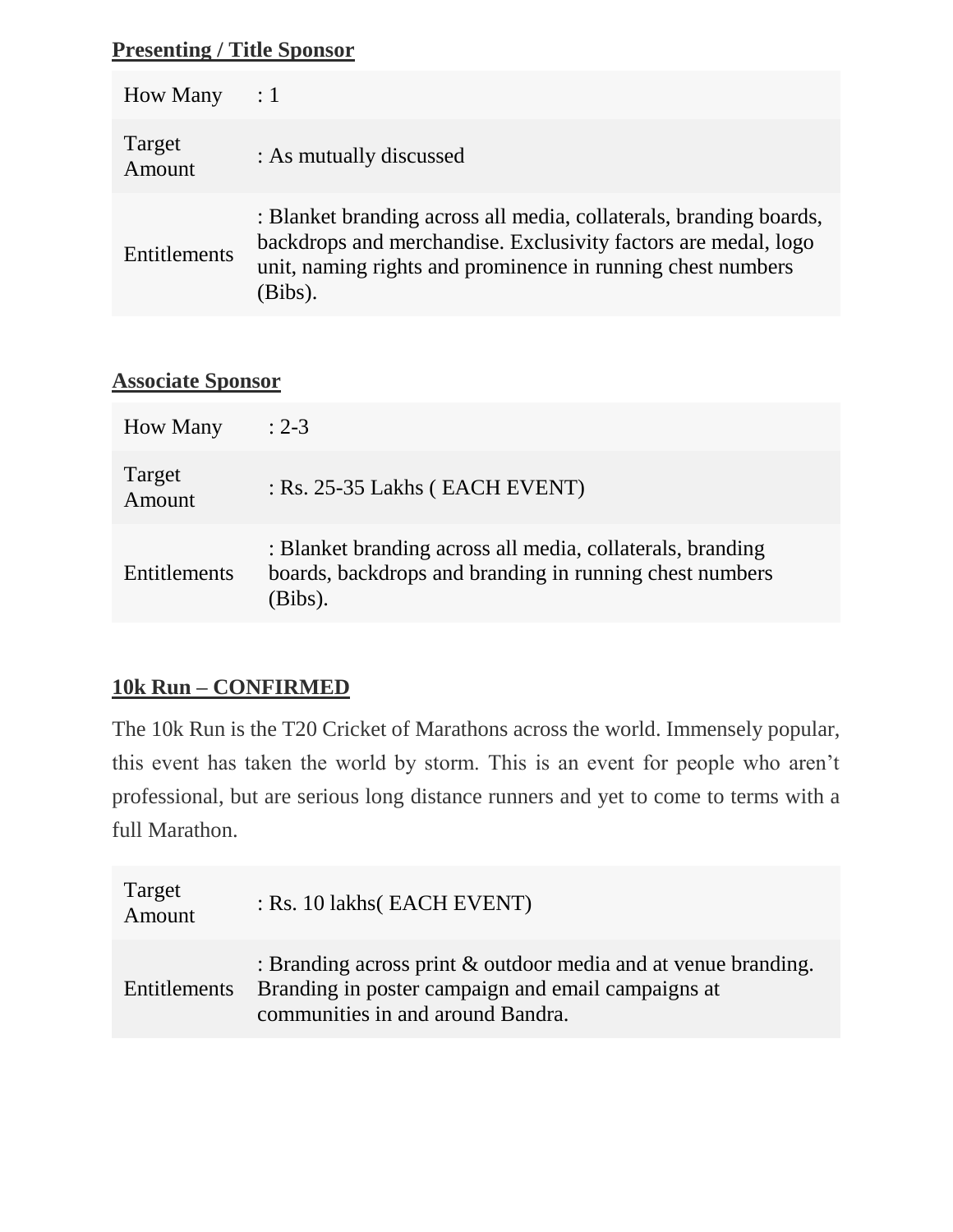## **Partners**

Partners either bring cash to the table or a service. Ideally there should be a cash component involved even though they are offering a free product / service. Examples of partners would be:

### **Hospitality Partner**

Typically a 5 Star Hotel and they provide 'in kind' Banqueting Space, Food, And Stay for Athletes / Dignitaries. They host the Press Conference(s), Pre-Race Pasta Party, and Post-Race Party.

| Target<br>Amount | :Typically a 5 Star Hotel and they provide 'in kind' Banqueting<br>Space, Food, And Stay for Athletes / Dignitaries. They host the<br>Press Conference(s), Pre-Race Pasta Party, and Post-Race Party. |
|------------------|-------------------------------------------------------------------------------------------------------------------------------------------------------------------------------------------------------|
| Entitlements     | : Branding across print $\&$ outdoor media and at venue branding.<br>Branding in poster campaigns, at corporate campuses and ground<br>activation.                                                    |

#### **Timing**

The timing partner should typically be a watch manufacturer. They provide us with big clocks for timing of the race. Typically Four of them. Two on lead vehicles of the race and two at the venue. This service though not necessary, does add spice to the event.

| Target<br>Amount    | $Rs. 3$ lakhs + Clocks plus value of the 'in kind' donation                                                                                                                   |
|---------------------|-------------------------------------------------------------------------------------------------------------------------------------------------------------------------------|
| <b>Entitlements</b> | : Branding across print $\&$ outdoor media and at venue branding.<br>Branding in poster campaign at corporate campuses and ground<br>activation. Watches will carry branding. |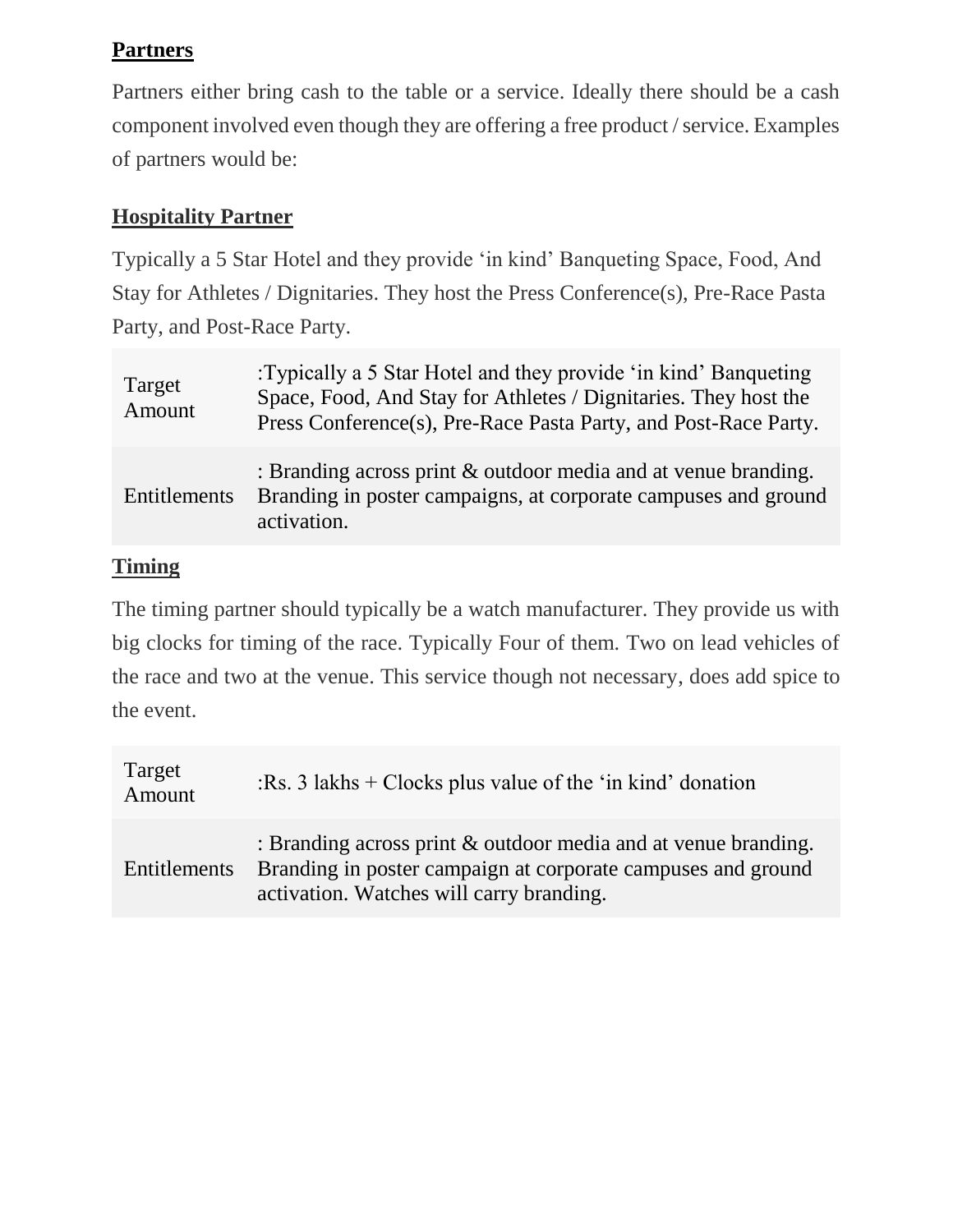### **Beverages**

Typically a product sponsor. Last few years, we had Dabur, Bisleri, Redbull and Lucozade as beverage sponsors and they provided the runners with free beverages. These products should not in any way be adverse to health.

| Target       | : Rs. 5 lakhs. Plus value of the 'in kind' donation (EACH                                                                                        |
|--------------|--------------------------------------------------------------------------------------------------------------------------------------------------|
| Amount       | EVENT)                                                                                                                                           |
| Entitlements | : Branding across print $\&$ outdoor media and at venue branding.<br>Branding in poster campaign at corporate campuses and ground<br>activation. |

#### **Water**

Water is essential to a race and large quantities are consumed. We have to provide water to all participants and this is a major saving in terms of cost. This also is a product sponsorship.

| Target       | Rs. $3$ Lakhs + plus value of the 'in kind' donation( EACH                                                                                                                         |
|--------------|------------------------------------------------------------------------------------------------------------------------------------------------------------------------------------|
| Amount       | EVENT)                                                                                                                                                                             |
| Entitlements | : Branding across print $\&$ outdoor media and at venue branding.<br>Branding in poster campaign at corporate campuses and ground<br>activation. Plus branding at all water stops. |

#### **Domestic Airline**

Provides Free Tickets for Leading Athletes, Officials and Celebrities traveling to the race.

| Target<br>Amount    | : Rs. 5 lakhs. plus value of the 'in kind' donation                                                                                              |
|---------------------|--------------------------------------------------------------------------------------------------------------------------------------------------|
| <b>Entitlements</b> | : Branding across print $\&$ outdoor media and at venue branding.<br>Branding in poster campaign at corporate campuses and ground<br>activation. |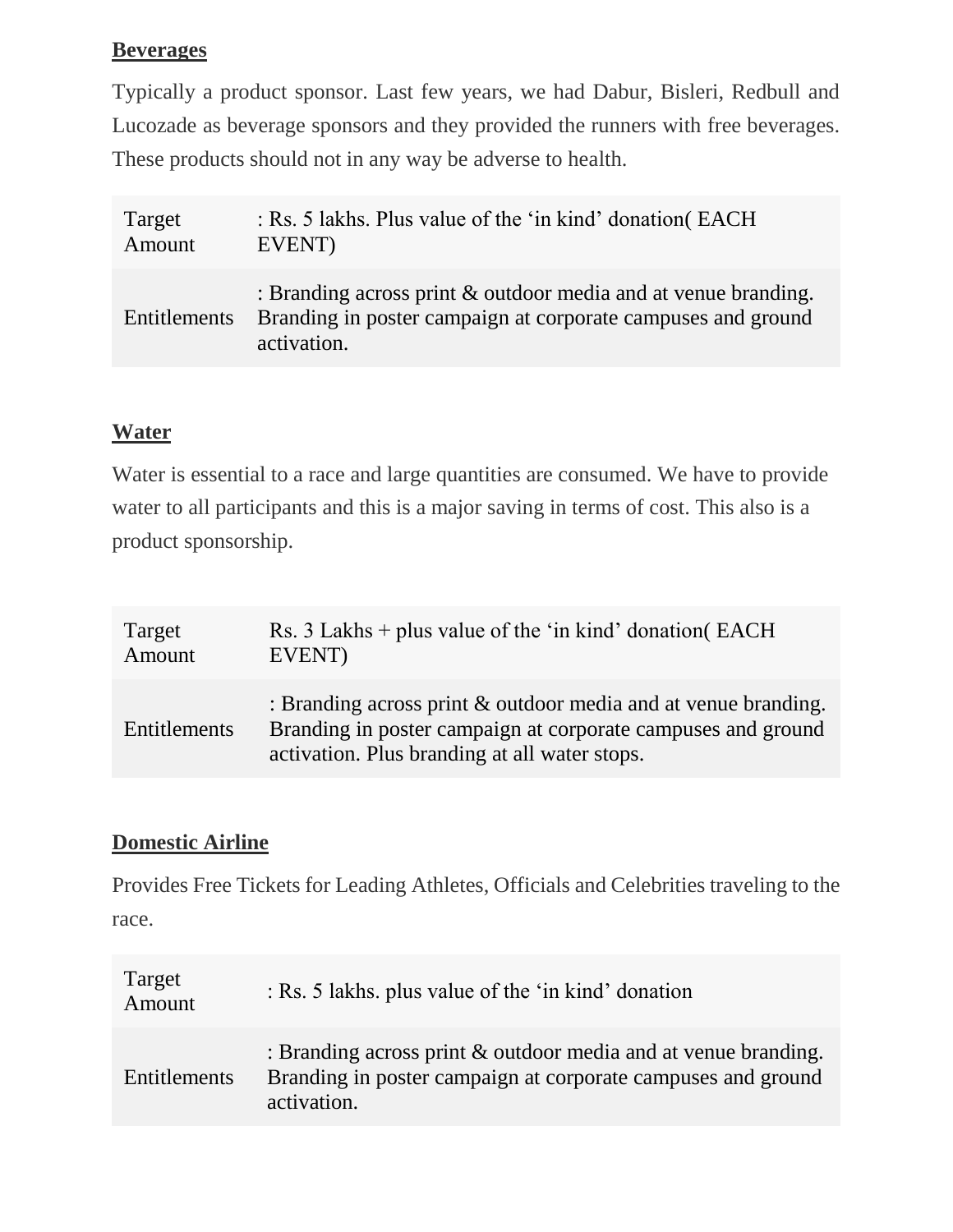### **Technology Partner**

Technology partner can provide, registration facilitation services, Call Centere services and cover the cost of the rfid based timing chips used by marathoners and half marathoners.

| Target       | : Rs. 5 lakhs plus value of the 'in kind' donation. (EACH                                                                                        |
|--------------|--------------------------------------------------------------------------------------------------------------------------------------------------|
| Amount       | EVENT)                                                                                                                                           |
| Entitlements | : Branding across print $\&$ outdoor media and at venue branding.<br>Branding in poster campaign at corporate campuses and ground<br>activation. |

#### **Apparel**

Apparel partner is expected to provide us with t-shirts for the officials, and volunteers at the race. Typically this will be around 7500 people. They can sell official merchandise through their outlets. They are also expected to pay for the association.

| Target       | : Rs. 3 lakhs plus value of the 'in kind' donation. (EACH                                                                                                                                           |
|--------------|-----------------------------------------------------------------------------------------------------------------------------------------------------------------------------------------------------|
| Amount       | EVENT)                                                                                                                                                                                              |
| Entitlements | : Rights to produce and market official merchandise. Branding<br>across print & outdoor media and at venue branding. Branding<br>in poster campaign at corporate campuses and ground<br>activation. |

#### **Coffee Table Book**

Printing of Coffee table book with the branding of the sponsor. The book will basically capture all the action of the Marathon through photographs.

This is possible only if we don't sell the rights to any apparel partner.

| <b>How Many</b>  | : 1 Presenting & Full Page Color Advertisements.                                          |
|------------------|-------------------------------------------------------------------------------------------|
| Target<br>Amount | : Rs.1 lakhs. (EACH EVENT)                                                                |
| Entitlements     | : Branding in book and at venue and press release. Distribution<br>to over 100 Corporates |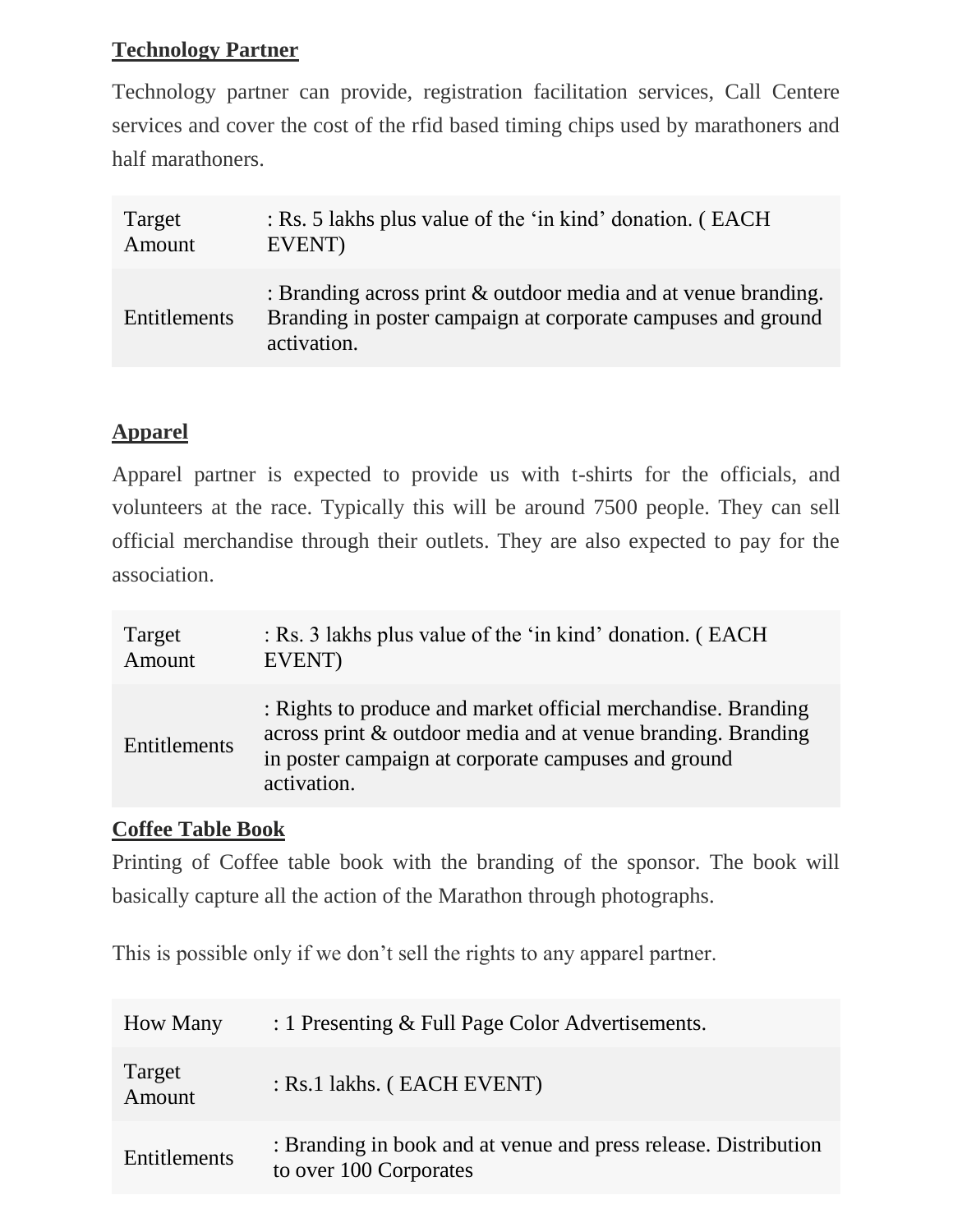#### **Participation (Employees of Corporate Entities)**

Bulk Corporate participation has always been a key part of the number of people participating in the event. Decisions taken at top level management can ensure large participation and also ensure in case of a lack of funds for advertising, we still have substantial participation

| <b>How Many</b>      | : As Many                  |
|----------------------|----------------------------|
| <b>Target Amount</b> | : To be mutually discussed |
| Entitlements         | : Race Participation       |

#### **Booths during Race Day**

There are 10,000 people visiting the race venue. Most of these people are upwardly mobile IT and business professionals of mumbai. This provides a great opportunity for any company to showcase their products or services and get mileage out of it. These are booths at the main race venue.

| <b>How Many</b>     | :20                                        |
|---------------------|--------------------------------------------|
| Target<br>Amount    | $:$ Rs. 30 - 50 000 per booth (EACH EVENT) |
| <b>Entitlements</b> | : Booth Space; trading from 1200h – 2am!   |

#### **Banners**

There are 10,000 people visiting the race venue. Most of these people are upwardly mobile IT and business professionals of MumbaiS. This provides a great opportunity for any company to showcase their products or services and get mileage out of it. These are the banners along the race route.

| <b>How Many</b>  | : Approx. $250$ nos.         |
|------------------|------------------------------|
| Target<br>Amount | : Rs. $10,000/$ - per banner |
|                  | Entitlements : Banner Space  |